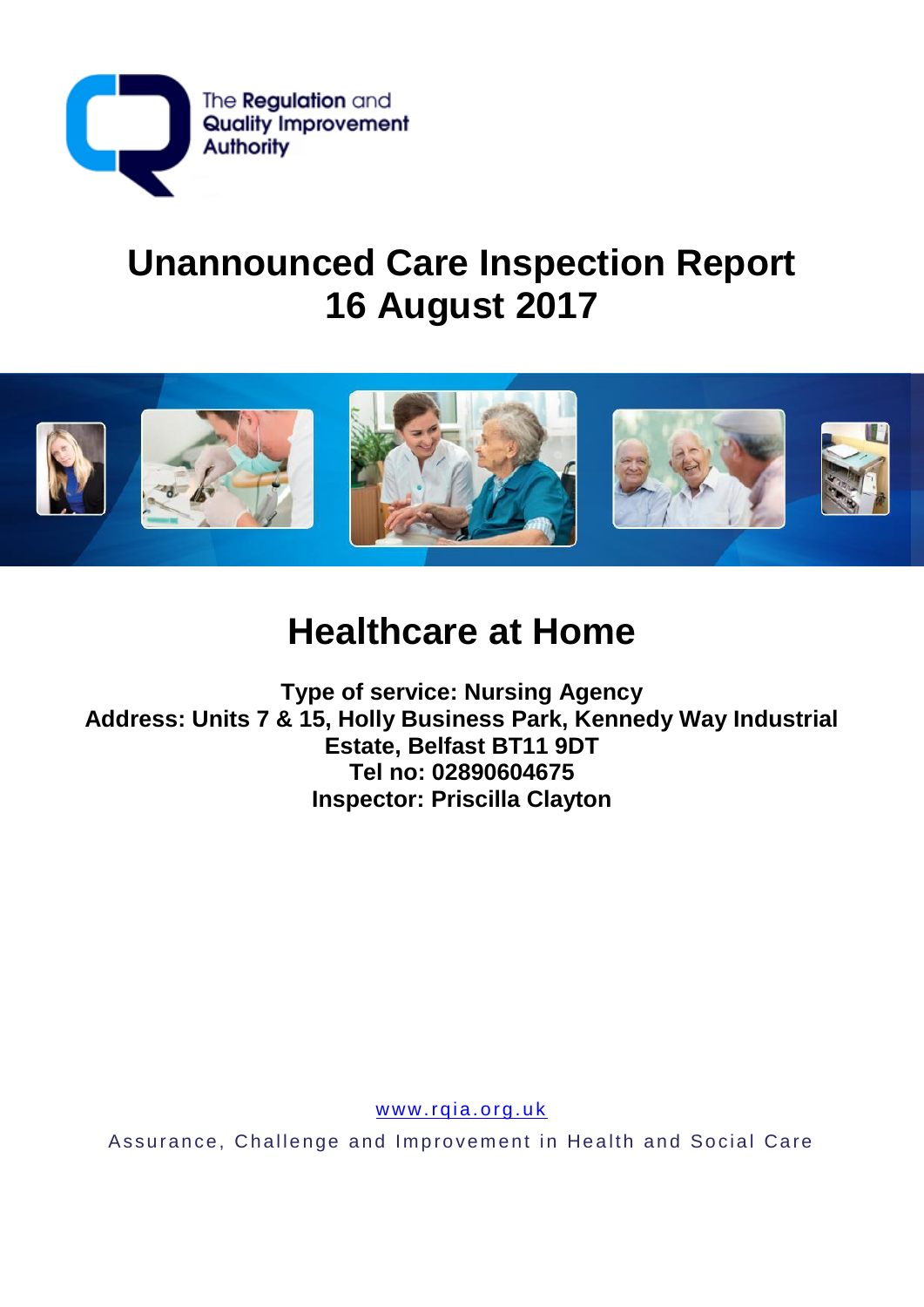It should be noted that this inspection report should not be regarded as a comprehensive review of all strengths and areas for improvement that exist in the service. The findings reported on are those which came to the attention of RQIA during the course of this inspection. The findings contained within this report do not exempt the service from their responsibility for maintaining compliance with legislation, standards and best practice.

#### **1.0 What we look for**



#### **2.0 Profile of service**

Health Care at Home is a nursing agency which supplies nurses to administer chemotherapy and related supported therapies in the patient's home on behalf of Consultant Oncologists. The agency can provide a wide range of treatments to patients within the National Health Service or private sector.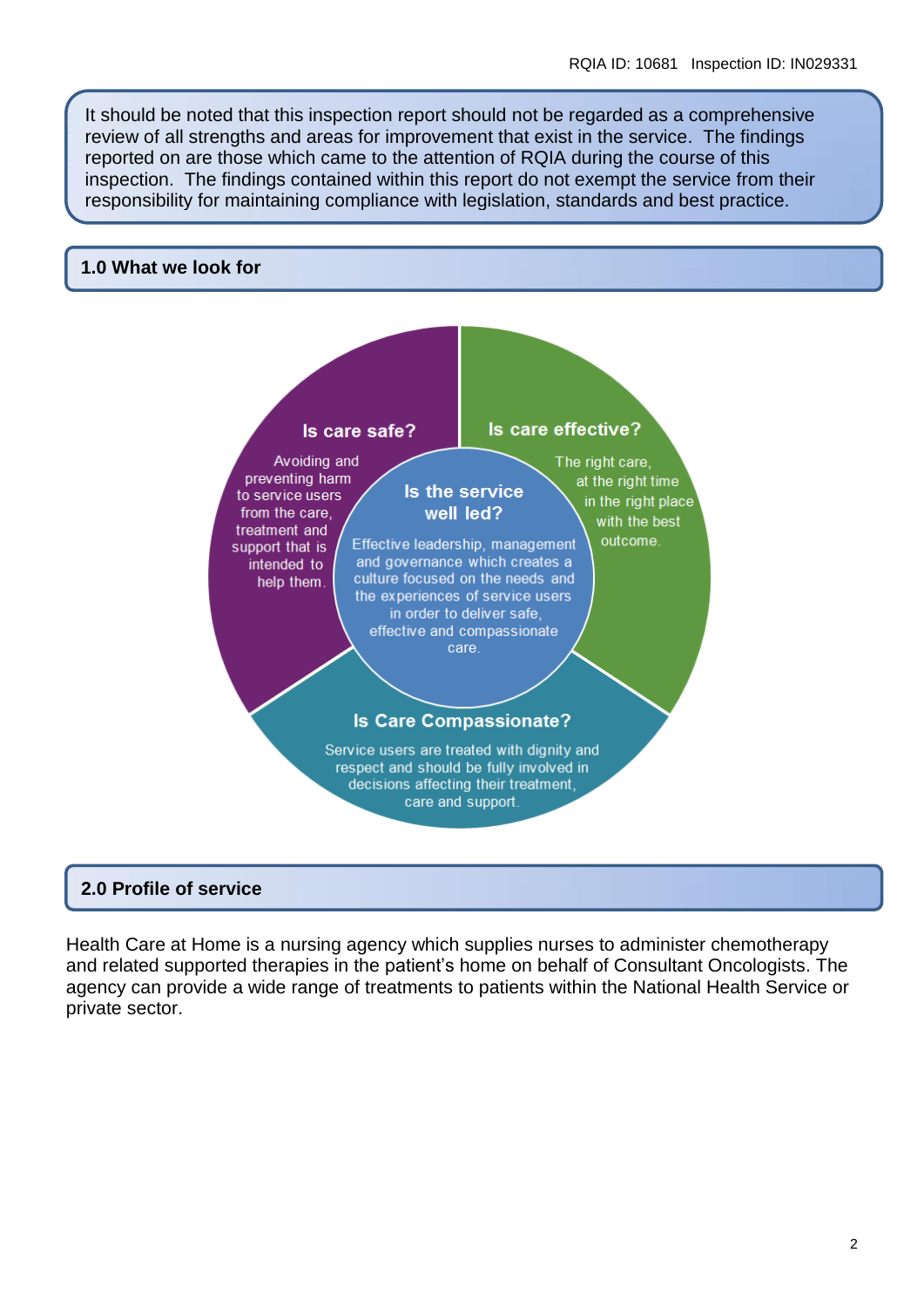# **3.0 Service details**

| Registered organisation/registered<br>person:<br>Healthcare at Home/Bridget Harrison | <b>Registered manager:</b><br><b>Heather Rosemary McNeely</b> |
|--------------------------------------------------------------------------------------|---------------------------------------------------------------|
| Person in charge of the agency at the time<br>of inspection:                         | Date manager registered:<br>14 August 2008                    |
| Heather Rosemary McNeely.                                                            |                                                               |

# **4.0 Inspection summary**

An unannounced inspection took place on 16 August 2017 from 09.30 to 14.10.

This inspection was underpinned by the Nursing Agencies Regulations (Northern Ireland) 2005 and the Nursing Agencies Minimum Standards, 2008.

The inspection assessed progress with any areas for improvement identified during and since the last care inspection and to determine if the agency was delivering safe, effective and compassionate care and if the service was well led.

Evidence of good practice was found throughout the inspection in relation to governance arrangements, management of complaints and incidents, quality improvement and maintaining good working relationships.

One area requiring improvement related to the provision of refresher staff training in regard to the DoH regional adult safeguarding policy. The identification of a safeguarding champion is also necessary.

The findings of this report will provide the agency with the necessary information to assist them to fulfil their responsibilities, enhance practice and service users' experience.

| 4.1 Inspection outcome |  |  |
|------------------------|--|--|
|                        |  |  |

|                                       | <b>Regulations</b> | <b>Standards</b> |
|---------------------------------------|--------------------|------------------|
| Total number of areas for improvement |                    |                  |

Details of the Quality Improvement Plan (QIP) were discussed with Heather McNeely, registered manager, as part of the inspection process. The timescales for completion commence from the date of inspection.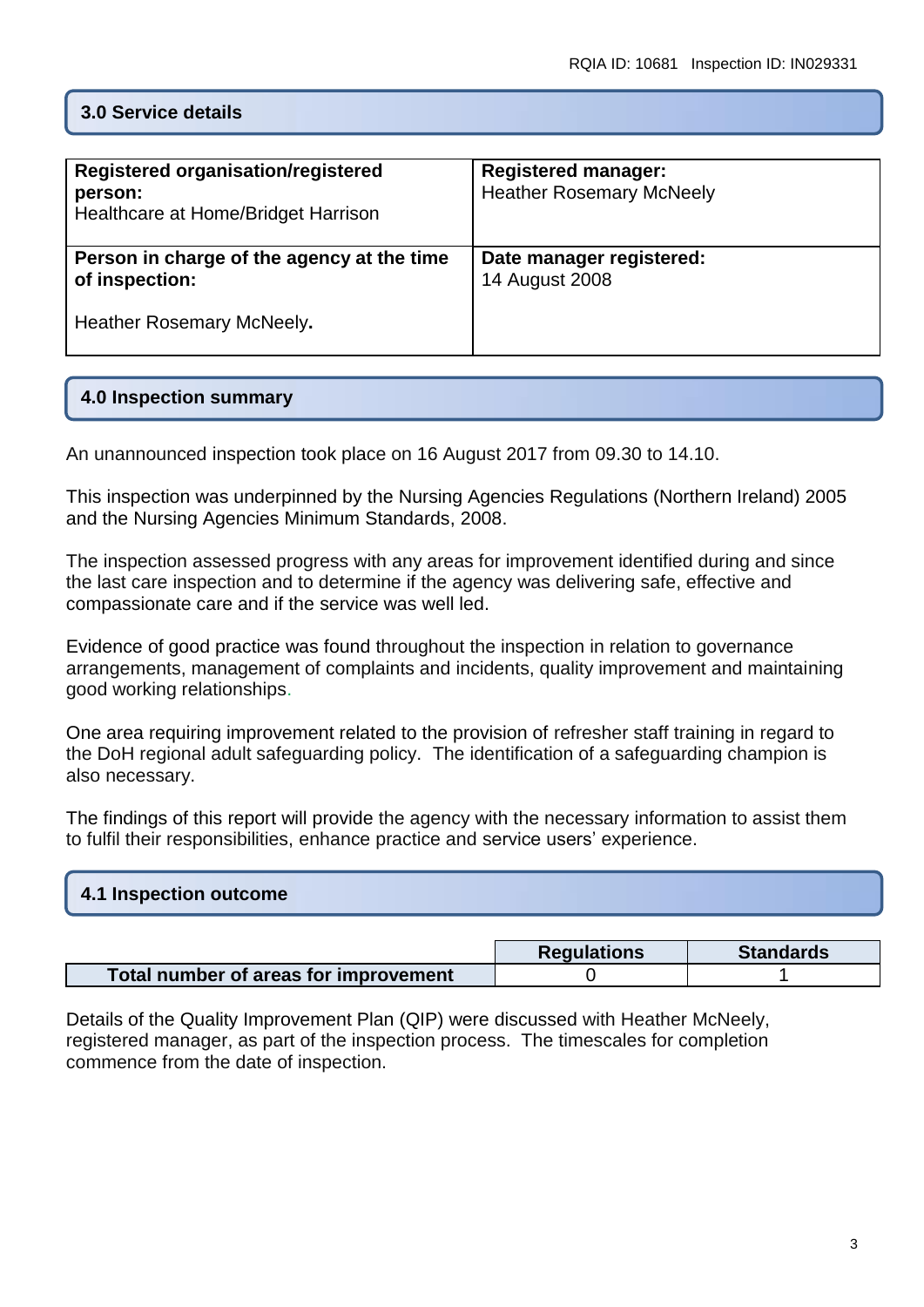#### **4.2 Action/enforcement taken following the most recent care inspection dated 04 October 2016.**

Other than those actions detailed in the QIP no further actions were required to be taken following the most recent inspection on 04 October 2016.

# **5.0 How we inspect**

Prior to the inspection a range of information relevant to the service was reviewed. This included the following records:

- Registration details
- Correspondence
- Care inspection report dated 04 October 2016.
- QIP returned from inspection dated 04 October 2016.
- Notifications

During the inspection the inspector met with the registered manager, clinical operations manager, one agency nursing staff member, and clerical administrator.

The following records were examined during the inspection:

- RQIA registration certificate
- Liability insurance certificate
- Statement of Purpose
- Service user guide
- Accident / incidents
- Complaints
- **•** Audits
- Care records
- Selection of policies and procedures
- Staff supervision programme
- Staff meetings

Areas for improvement identified at the last care inspection were reviewed and assessment of compliance recorded as met.

Ten staff questionnaires were provided for distribution to staff and return to RQIA within the timescale. No questionnaires were returned to RQIA.

The findings of the inspection were provided to the clinical operations manager at the conclusion of the inspection.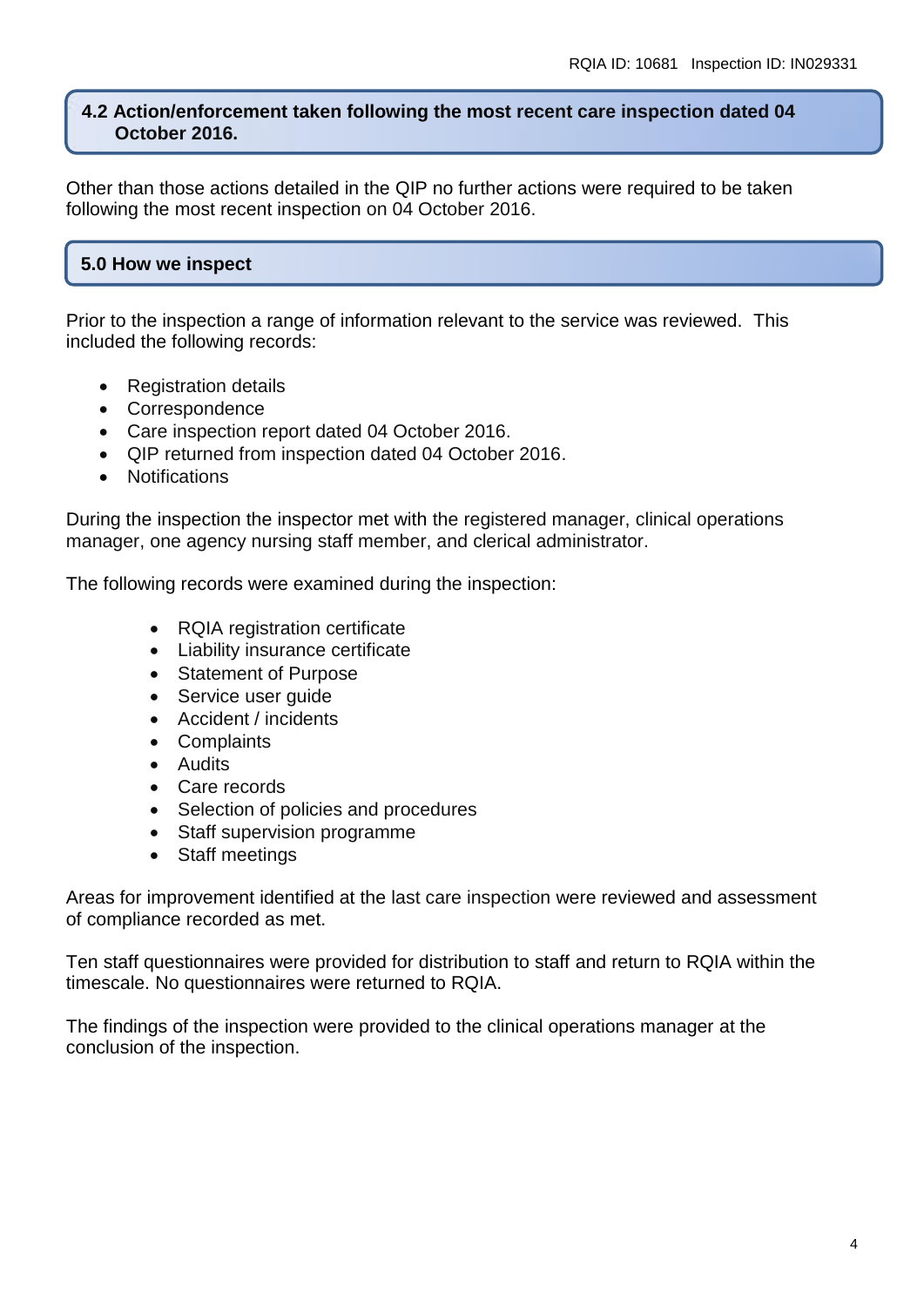# **6.0 The inspection**

#### **6.1 Review of areas for improvement from the most recent inspection dated 04 October 2016**

The most recent inspection of the agency was an unannounced care inspection.

The completed QIP was returned and approved by the care inspector.

#### **6.2 Review of areas for improvement from the last care inspection dated 4 October 2016**

| Areas for improvement from the last care inspection                      |                                                                                                                                                                                                                                                                                                                                                                                                                                                                                                                                                                                                                             |                                    |
|--------------------------------------------------------------------------|-----------------------------------------------------------------------------------------------------------------------------------------------------------------------------------------------------------------------------------------------------------------------------------------------------------------------------------------------------------------------------------------------------------------------------------------------------------------------------------------------------------------------------------------------------------------------------------------------------------------------------|------------------------------------|
| <b>Minimum Standards 2008</b>                                            | Action required to ensure compliance with The Nursing Agencies                                                                                                                                                                                                                                                                                                                                                                                                                                                                                                                                                              | <b>Validation of</b><br>compliance |
| <b>Area for Improvement 1</b><br>Ref: Standard 3.3                       | The registered provider should ensure all<br>records are available for inspection.                                                                                                                                                                                                                                                                                                                                                                                                                                                                                                                                          |                                    |
| <b>Stated: First time</b>                                                | Action taken as confirmed during the<br>inspection:                                                                                                                                                                                                                                                                                                                                                                                                                                                                                                                                                                         | <b>Met</b>                         |
|                                                                          | All records were available in the agency for<br>inspection.                                                                                                                                                                                                                                                                                                                                                                                                                                                                                                                                                                 |                                    |
| Area for Improvement 2<br>Ref: Standard 9.1<br><b>Stated: First time</b> | The registered provider should revise the<br>agency's safeguarding to refer to the<br>Department of Health, Social Services and<br><b>Public Safety Northern Ireland (DHSSPSNI)</b><br>'Adult Safeguarding Prevention and<br>Protection in Partnership'.<br>The registered manager should detail how<br>the new policy will be cascaded down to<br>staff.<br>Action taken as confirmed during the<br>inspection:<br>The agency's policy on safeguarding had been<br>reviewed and revised as recommended.<br>The clinical service manager confirmed that<br>revision of the policy had been discussed at a<br>staff meeting. | <b>Met</b>                         |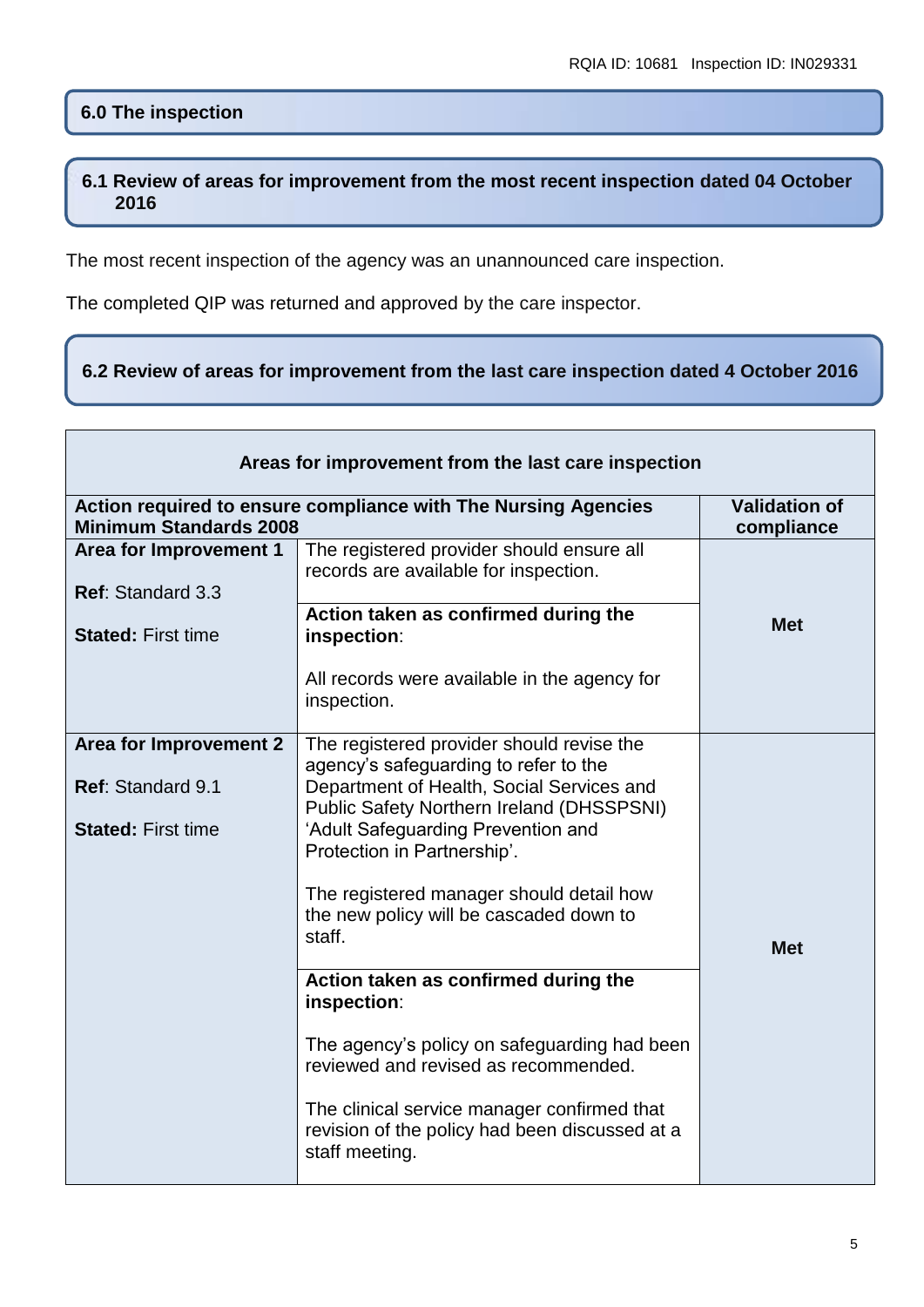#### **6.3 Inspection findings**

#### **6.4 Is care safe?**

**Avoiding and preventing harm to patients and clients from the care, treatment and support that is intended to help them.**

The selection and recruitment of staff was discussed with the registered manager who explained the system and process which was in accordance with employment legislation, minimum standards. Access NI checks and Nursing and Midwifery Council (NMC) checks were undertaken before employment would commence. Review of two staff employment records provided evidence that the required documentation and photographic proof were in place as required.

The agency operated an employment check in accordance with their policy dated 27 January 2017. Reference to Care Quality Commission (CQC) was made in this policy. Amendment should be made in this regard.

All newly appointed staff are issue with a job description and terms and conditions of the post.

The registered manager confirmed that only suitably qualified, competent and experienced staff were employed and that there were systems in place to provide professional development, mandatory training, supervision and support to ensure that staff clinical practice is maintained to a high standard.

The agency had a structured induction and training programme for all newly appointed staff. Induction can run for approximately 12 weeks with frequent individual staff reviews held to discuss clinical practice which was rated by the clinical services manager. New staff are shadowed by an appointed mentor until competency is achieved. Comprehensive records of the programme and practice progress were retained in the agency office. Induction documents were signed and dated.

The clinical services manager explained that all treatment regimes are supervised as appropriate by the responsible consultant and are given in compliance with the appropriate protocols.

Review of agency staff mandatory training records confirmed that training was provided with staff attendance recorded. Adult safeguarding training was provided for all new staff during their induction programme. The content of safeguarding training was discussed with the clinical service manager who agreed to ensure that staff were provided update training in the current regional DoH policy and procedures titled "Adult Safeguarding Prevention, Protection in Partnership" (2015) and "Adult Safeguarding Operational Procedures" (2016).

The clinical services manager advised that the named adult safeguarding champion was to be confirmed and that training in the role and responsibilities of the champion would be provided.

The registered manager confirmed that there were no reported safeguarding issues since the previous care inspection.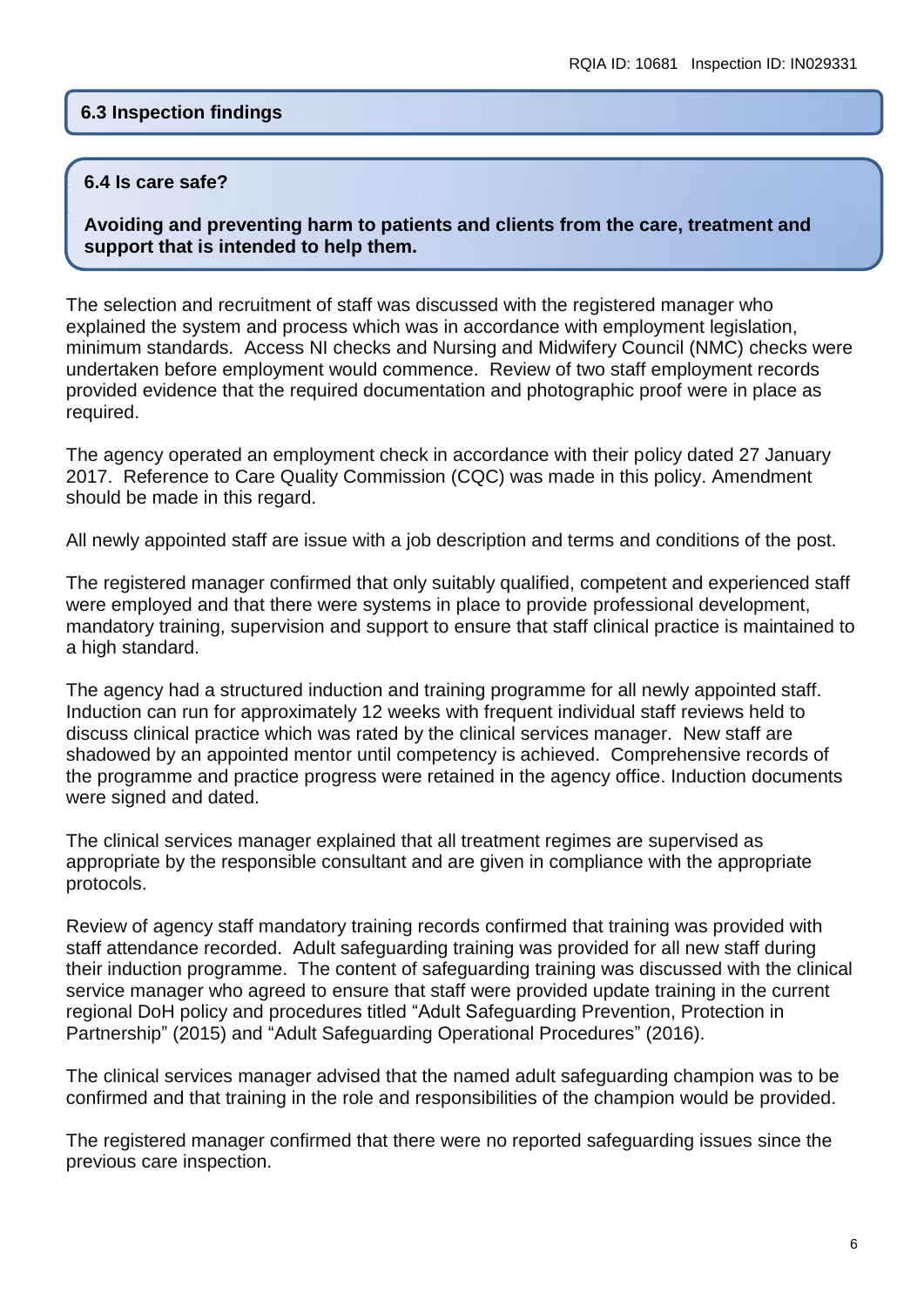The agency's Whistleblowing policy, dated 16 June 2015, had been shared with all staff. One nursing staff member who met with the inspector demonstrated understanding and the necessity to report any concerns regarding poor practice to management.

The clinical service manager explained the arrangements in place to ensure that the agency assesses the needs and requirements of each request for an agency nurse placement. This role is undertaken by the clinical operations manager who, being a qualified nurse, reviews staff previous roles, practice experience and competency and matches the nurse to the requirements of the placement.

All newly referred patients receives information folders which contain the service user guide, welcome letter, hand book, satisfaction questionnaire and listed "on call", twenty four hour, agency telephone contact numbers.

The agency has systems in place to monitor the performance of new nursing staff. This is undertaken by the clinical operations manager during supervision sessions which are provided on a six to eight weekly basis or more frequently if necessary. Supervision of established staff is provided during six monthly accompanied visits to the placement. Annual staff appraisal is provided with records retained.

The agency is based within an office which accommodates the registered manager, clinical service manager and one administrative staff. The premises is registered by RQIA and deemed suitable for the purposes of the agency as set within the Statement of Purpose.

One staff member who met with the inspector confirmed that the agency provided an excellent service and staff access to policies/procedures, training, supervision and appraisal provided.

# **Areas of good practice**

There were examples of good practice found throughout the inspection in relation to staff recruitment, induction, training, supervision and appraisal.

# **Areas for improvement**

One area of improvement identified related to review the provision of update training for staff in regard to the current DoH regional adult safeguarding policy. The identification of a safeguarding champion as referred to within the policy is necessary.

|                                       | <b>Regulations</b> | <b>Standards</b> |
|---------------------------------------|--------------------|------------------|
| Total number of areas for improvement |                    |                  |

# **6.5 Is care effective?**

**The right care, at the right time in the right place with the best outcome.**

The clinical service manager explained the procedure for recording patient care and treatments both of which are held electronically and in hard copy format. All electronic information is password protected with high security measures in place.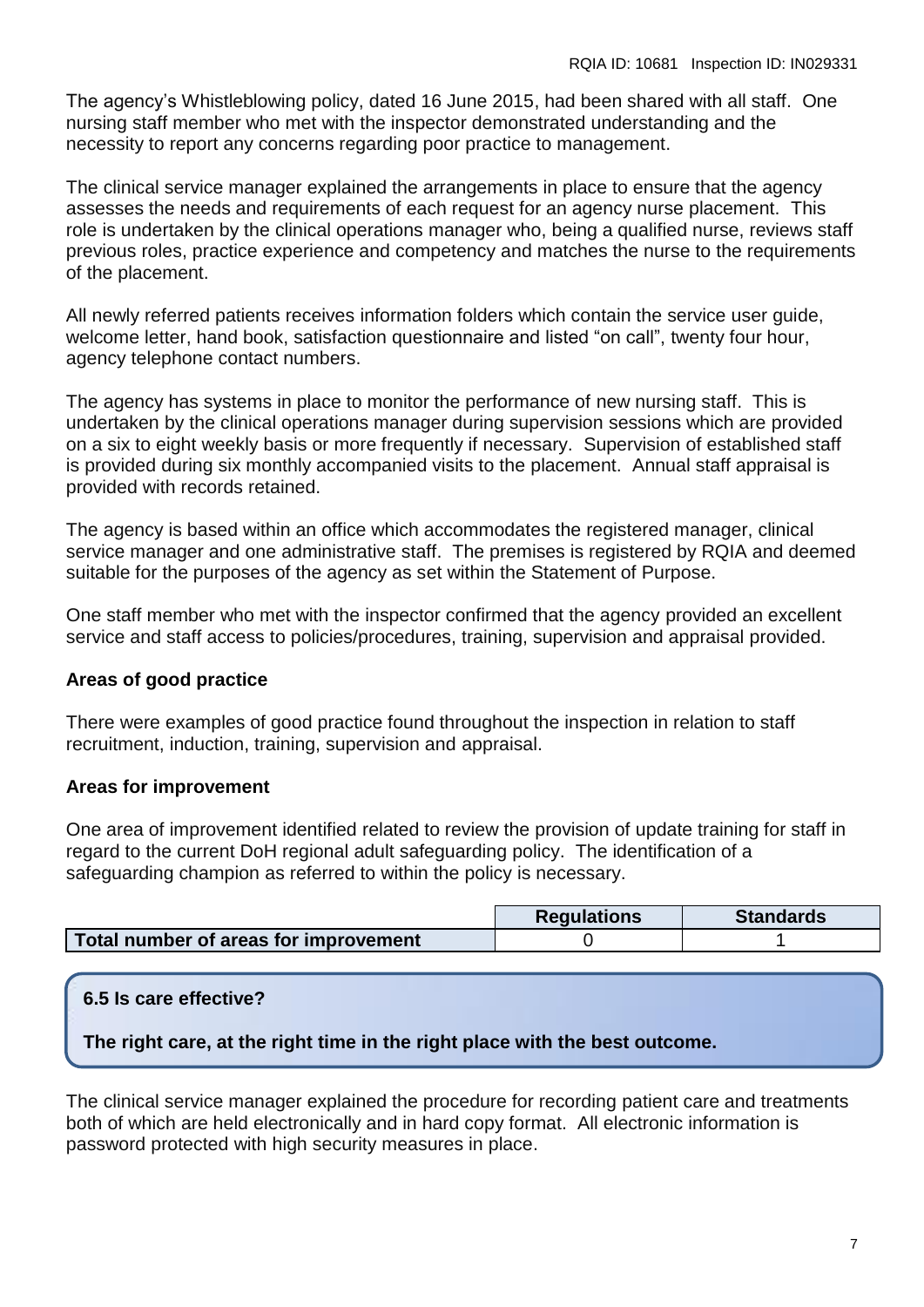A policy was available to guide staff on safe use of information including creation, storage, retention and disposal of records. Record keeping was considered to be maintained in accordance with Data Protection Act.

The clinical service manager explained how all referred patients have a comprehensive assessment that identifies the actual and potential holistic needs of the patient and their family and their suitable for elements of their treatment/care to be given outside of the hospital setting. Records of treatments are patient held with copies retained electronically at the agency's office. A clinical evaluation record is made by the nurse each time a visit is made.

The clinical operations manager explained the agency's systems in place to seek, record, monitor and retain service user comments regarding the quality of care provided. Satisfaction questionnaires were distributed to service users following referral. Completed questionnaires returned are analysed and where necessary action taken to address any issues arising.

Regular audits are undertaken and analysed in respect of care records. Accident/incidents and complaints audits are also undertaken by the agency governance team. Where necessary areas identified for improvement are actioned and re audit undertaken.

The registered person monitors the quality of services on a monthly basis and completes a report. Reports were retained within the agency office and were available for inspection.

The agency has an Operational Quality Team which is based within the organisation's head office. This team can be contacted by service users to provide positive or negative feedback on the service provided.

Systems to promote effective communication with service users, agency staff nurses and other relevant stakeholders were evident on inspection.

# **Areas of good practice**

There were examples of good practice found throughout the inspection in relation to maintenance of care records, audits and reviews, communication between service users and agency staff and other key stakeholders.

#### **Areas for improvement**

No areas for improvement were identified during the inspection.

|                                       | <b>Regulations</b> | <b>Standards</b> |
|---------------------------------------|--------------------|------------------|
| Total number of areas for improvement |                    |                  |

**6.6 Is care compassionate?**

**Patients and clients are treated with dignity and respect and should be fully involved in decisions affecting their treatment, care and support.**

The clinical operations manager explained that all new patients referred receive an information pack which details a wide range of information regarding the service. Records of treatment provided are patient held with copies held electronically at the agency office.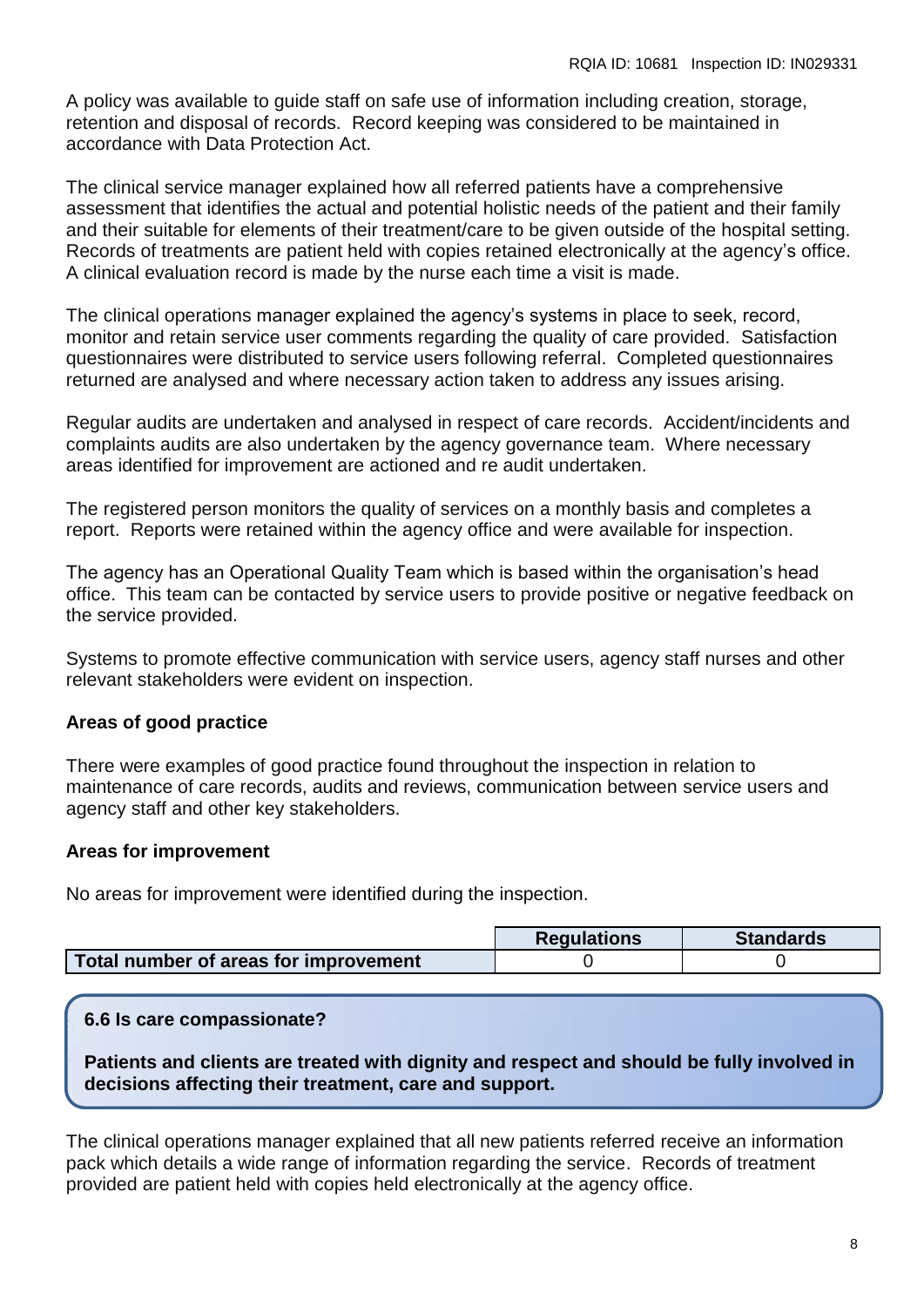Discussions with the clinical operations manager and one nurse and observations made during the inspection indicated that the promotion of values such as dignity, choice and respect, equality and diversity, were embedded in the culture and ethos of the agency.

Agency staff are provided with information in relation to the agency's confidentiality policy during their induction programme. Staff can access this policy and all other policies/procedures electronically.

The performance of agency nurses is monitored by the clinical service manager who undertakes periodic accompanied supervisory visits with the nurse.

The services provided are continually audited by the agency in regard to the quality of the service provided. Patients and their families, consultants, pharmaceutical companies and any other service users are given every opportunity to evaluate the service from a user perspective. Responses received are analysed and contained within the quality report. Responses recorded within records examined indicated a high level of satisfaction with the nursing practice provided.

The agency has arrangements in place for providing information in alternative formats. A direct translation link service is available if translation is required

The inspector was advised that targets are set within Key Performance Indicators (KPI) in which continuous quality improvement objectives are set and measured.

Agency staff are issued with an iPad which enables staff to have direct e-mails from the clinical service manager.

A system is in place to ensure nurses can report any issues or concerns while on duty. The agency has on "on call" system that nurses and patients can access out of hours support.

Data held on staff training provided evidenced that staff receive mandatory and other professional development training as deemed necessary. This was reflected within electronic data reviewed. Training date reminders are sent directly to the nurse Vis iPad. Nursing staff are not permitted to work until training has been successfully completed.

Formal processes to record and respond to service users' complaints/compliments are maintained through the agency's complaints procedure, monthly monitoring and service user feedback surveys.

One nurse who met with the inspector gave positive feedback in regard to support provided; including supervision; training, resources and the availability of management to provide guidance and support when required.

# **Areas of good practice**

There were examples of good practice found throughout the inspection in relation to the provision of compassionate care and the involvement of service users in the effective modes of communication provided and ongoing quality improvement.

# **Areas for improvement**

No areas for improvement were identified during the inspection.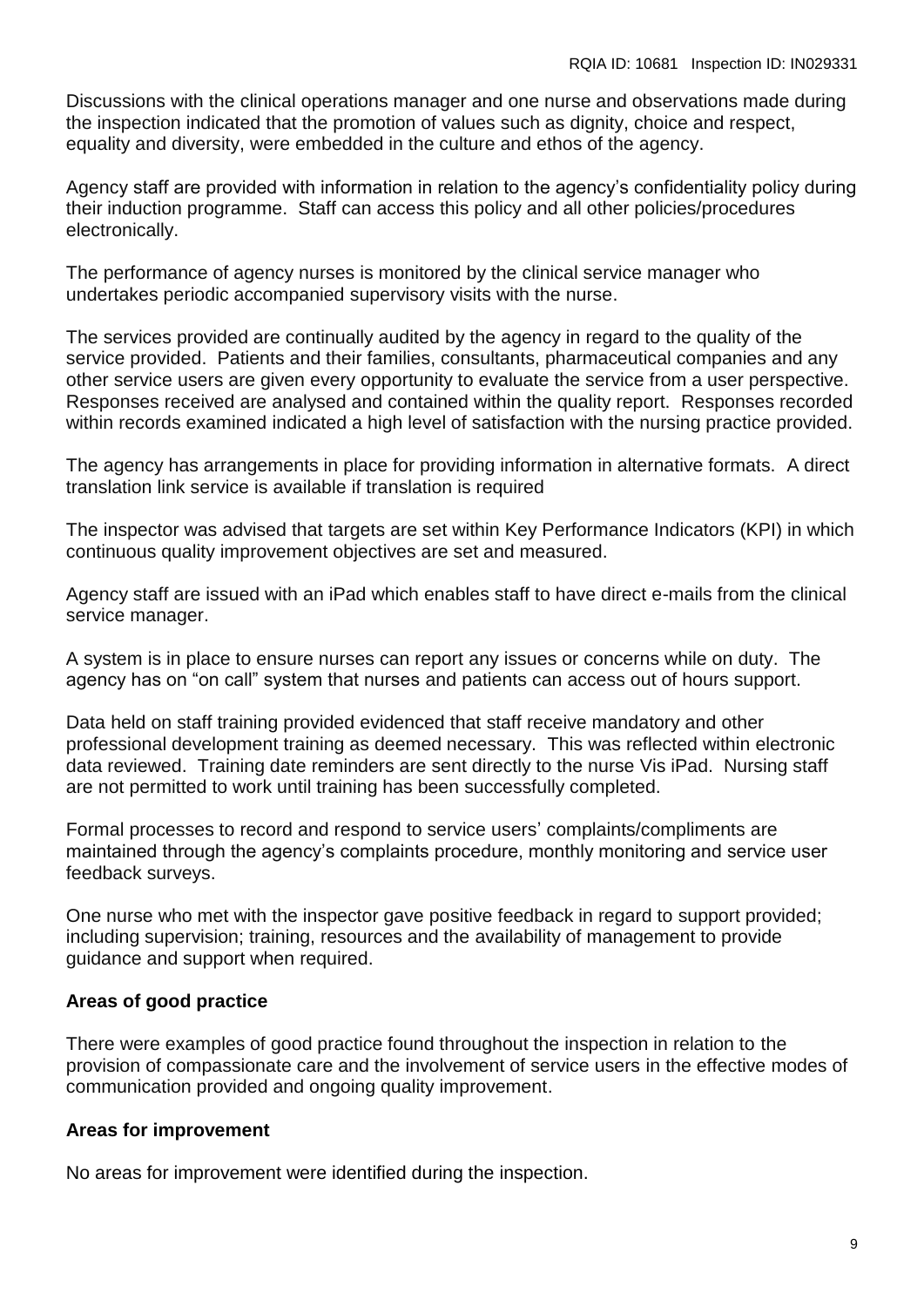|                                       | <b>Regulations</b> | <b>Standards</b> |
|---------------------------------------|--------------------|------------------|
| Total number of areas for improvement |                    |                  |

#### **6.7 Is the service well led?**

**Effective leadership, management and governance which creates a culture focused on the needs and experience of service users in order to deliver safe, effective and compassionate care.**

The registered manager is supported in her role at operational level by a clinical operations manager and a team of twelve nursing staff and one clerical administrator. Support at senior management level is provided by the registered provider, Nicholas Conway and organisational support teams including human resource and quality operational and customer care teams.

The registered manager and clinical operations manager are qualified nurses and were available during the inspection. Feedback on the outcome of inspection was given to the clinical operations manager as the registered manager had to attend another appointment.

The organisational and management structure of the agency identifies clear lines of accountability, roles and responsibilities of staff. Staff are provided with job description and staff handbook which details roles and responsibilities.

The agency's management and governance systems and processes to meet the needs of service users and patients were discussed and reviewed.

The agency had a wide range of policies and procedures which are held electronically and accessible to staff via iPad.

There was good evidence of the agency's drive for continuous quality improvement which is reflected throughout this report.

Documentation viewed and discussions held with the clinical services manager indicated that governance arrangements promote the identification and management of risk which included for example; policies and procedures, monitoring of training audits including complaints, accidents/ incidents and staff registration status.

The agency's complaints policy and service user guide outlines the procedure in the handling of complaints. Discussion with the registered manager and review of complaints records indicated that complaints were handled in accordance with legislation and minimum standards.

Discussion with the clinical service manager and review of notifications and accident / incident records indicated that these were appropriately managed and recorded. Audits of accidents/ incidents are undertaken and when necessary appropriate action is taken to minimise any risks identified.

Staff clinical supervision is provided with the nurse during accompanied visits by the clinical operations manager. Staff supervision schedules were in place. Records of supervision supervisions undertaken and annual appraisal were retained.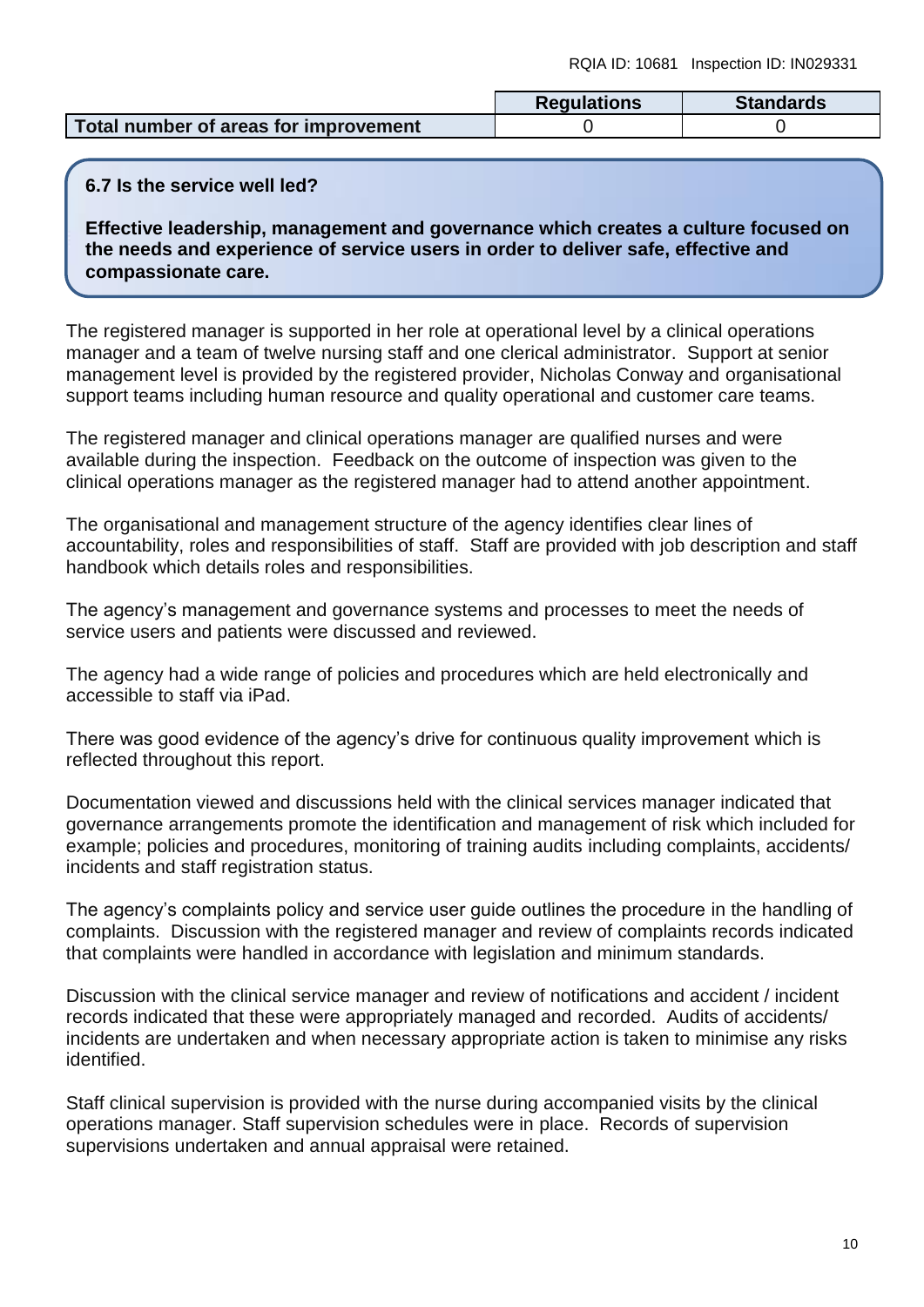Staff meetings are held on a monthly basis with minutes recorded. The clinical service manager also advised that weekly staff "drum beat" meetings are also held to ensure that urgent issues or correspondence can be shared and discussed.

#### **Areas of good practice**

There were examples of good practice found throughout the inspection in relation to governance arrangements, management of complaints and incidents, quality improvement and maintaining good working relationships.

#### **Areas for improvement**

No areas for improvement were identified during the inspection.

|                                       | <b>Requlations</b> | <b>Standards</b> |
|---------------------------------------|--------------------|------------------|
| Total number of areas for improvement |                    |                  |

# **7.0 Quality improvement plan**

Areas for improvement identified during this inspection are detailed in the QIP. Details of the QIP were discussed with Caroline Irwin, clinical operations manager, as part of the inspection process. The timescales commence from the date of inspection.

The registered provider/manager should note that if the action outlined in the QIP is not taken to comply with regulations and standards this may lead to further enforcement action including possible prosecution for offences. It is the responsibility of the registered provider to ensure that all areas for improvement identified within the QIP are addressed within the specified timescales.

Matters to be addressed as a result of this inspection are set in the context of the current registration of the agency. The registration is not transferable so that in the event of any future application to alter, extend or to sell the premises RQIA would apply standards current at the time of that application.

# **7.1 Areas for improvement**

Areas for improvement have been identified where action is required to ensure compliance with the Nursing Agencies Minimum Standards, 2008.

# **7.2 Actions to be taken by the service**

The QIP should be completed and detail the actions taken to address the areas for improvement identified. The registered provider should confirm that these actions have been completed and return the completed QIP to Agencies. Team@rgia.org.uk for assessment by the inspector.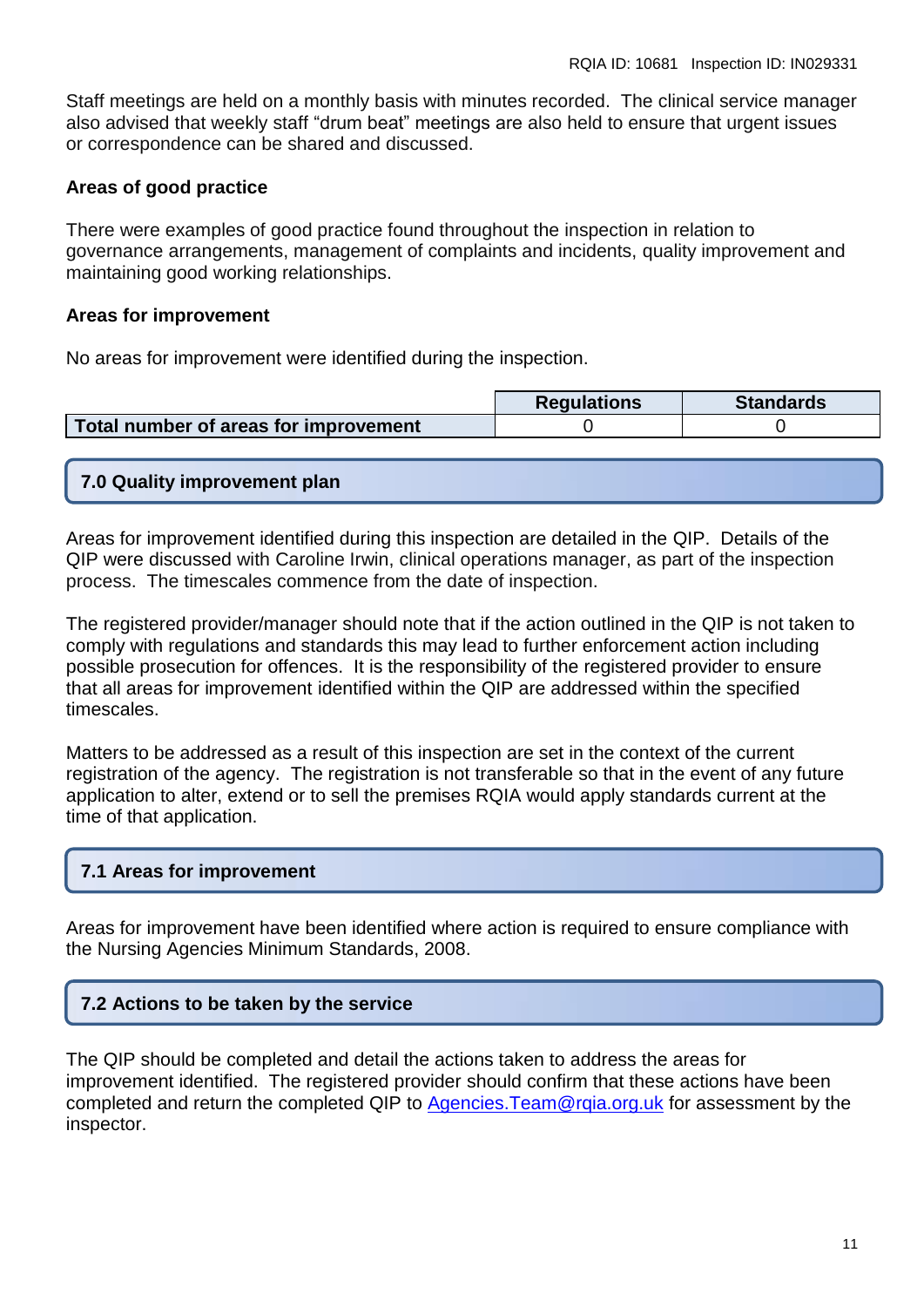RQIA will phase out the issue of draft reports via paperlite in the near future. Registered providers should ensure that their services are opted in for the receipt of reports via Web Portal. If you require further information, please visit [www.rqia.org.uk/webportal](http://www.rqia.org.uk/webportal) or contact the web portal team in RQIA on 028 9051 7500.

| <b>Quality Improvement Plan</b>                    |                                                                                                                                                                                                                  |  |
|----------------------------------------------------|------------------------------------------------------------------------------------------------------------------------------------------------------------------------------------------------------------------|--|
| 2008                                               | Action required to ensure compliance with The Nursing Agencies Minimum Standards,                                                                                                                                |  |
| Area for improvement 1<br><b>Ref: Standard 9.1</b> | The registered person shall ensure that staff were provided with<br>update training in the current DoH policy and procedures titled Adult<br>safeguarding Prevention, Protection in Partnership (2015) and Adult |  |
| <b>Stated: First time</b>                          | Safeguarding Operational Procedures (2016).<br>The identification of an adult safeguarding champion is required.                                                                                                 |  |
| To be completed by:<br>31 October 2017.            | Ref: 6.4                                                                                                                                                                                                         |  |
|                                                    | Response by registered person detailing the actions taken:<br>Healthcare at Home is presently reviewing its Safeguarding training<br>provision and the DoH policy guidance is contained within this.             |  |
|                                                    | The organisation has two safeguarding Leads (Adult and Children)<br>who are trainined to Level 4 standard and we have an external advisor<br>from NHS England who supports more complicated cases.               |  |
|                                                    | We would be happy to support a Safeguarding champion within the<br>Belfast team and will work with Registered Manager to identify and<br>train suitable candidate                                                |  |

*\*Please ensure this document is completed in full and returned to [Agencies.Team@rqia.org.uk](mailto:Agencies.Team@rqia.org.uk) from the authorised email address\**